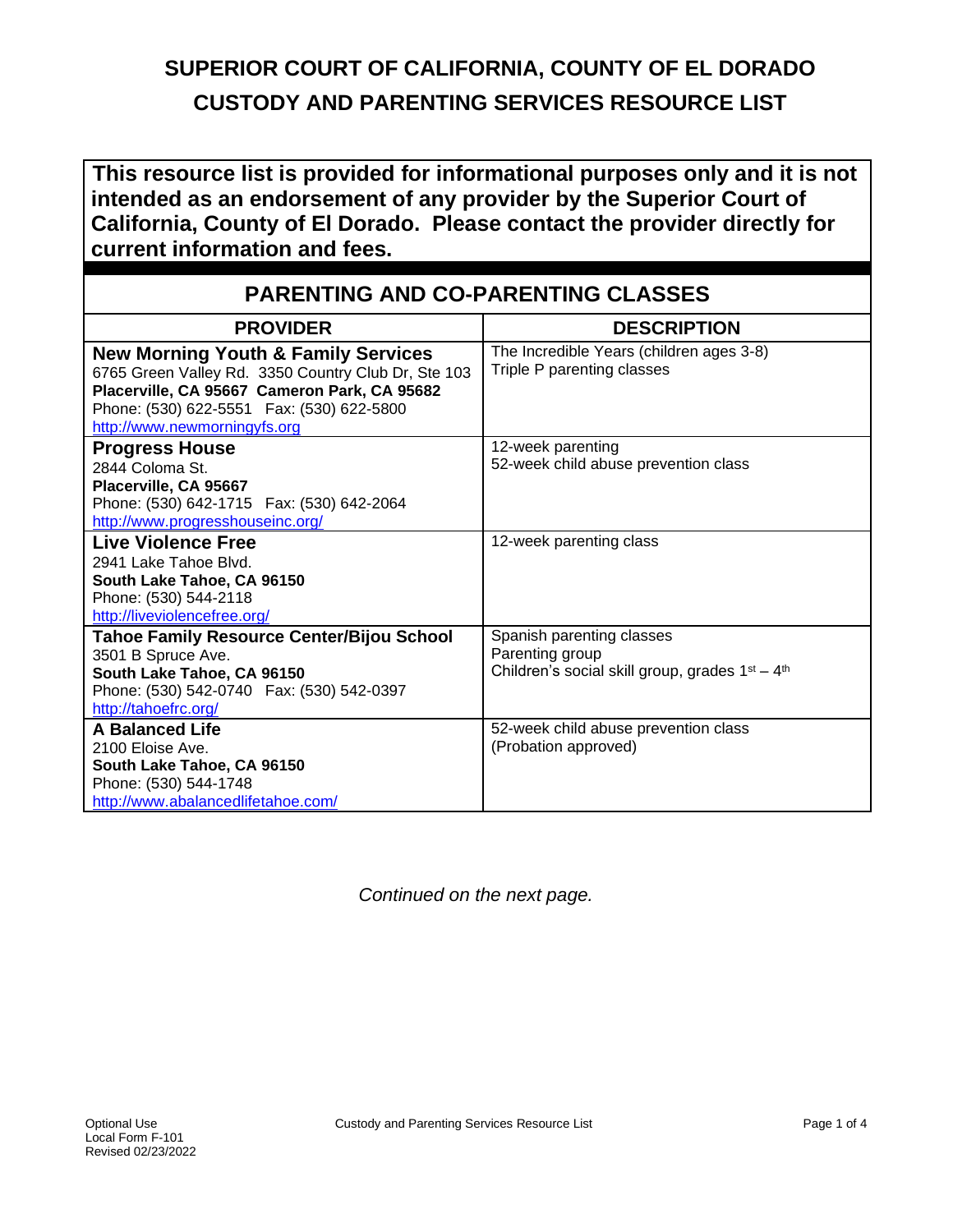| <b>FAMILY AND CHILD THERAPY/CO-PARENTING COUNSELING</b>                                                                                                                                                                                                                                                                |                                                                                                                                                                                                                |  |
|------------------------------------------------------------------------------------------------------------------------------------------------------------------------------------------------------------------------------------------------------------------------------------------------------------------------|----------------------------------------------------------------------------------------------------------------------------------------------------------------------------------------------------------------|--|
| <b>PROVIDER</b>                                                                                                                                                                                                                                                                                                        | <b>DESCRIPTION</b>                                                                                                                                                                                             |  |
| <b>El Dorado County Mental Health</b><br>768 Pleasant Valley Rd #201<br>Diamond Springs, CA 95619<br>Toll Free: (800) 929-1955<br>Phones: (530) 621-6290  Fax: (530) 295-2565<br>El Dorado Hills (916) 358-3555 ext. 6290<br>http://www.edcgov.us/mentalhealth/<br>1900 Lake Tahoe Blvd.<br>South Lake Tahoe, CA 96150 | For serious mental health conditions<br>Adult mental health assessment<br>Medication evaluation<br>Individual and group therapy<br>Child assessments<br>Child mental health treatment                          |  |
| (530) 573-7970  Fax: (530) 543-6873<br><b>New Morning Youth &amp; Family Services</b><br>6765 Green Valley Rd. 3350 Country Club Dr, Ste 103<br>Placerville, CA 95667 Cameron Park, CA 95682<br>Phone: (530) 622-5551  Fax: (530) 622-5800<br>http://www.newmorningyfs.org/                                            | Individual child and family therapy<br>Hope Project - Latino community resources<br>Victim of Crime services for adults and children<br>Parent-Child Interaction Therapy (PCIT) services for<br>young children |  |
| <b>Cameron Park Counseling Center</b><br>970 Camerado Dr #200<br>Cameron Park, CA 95682<br>Phone: (530) 677-4404                                                                                                                                                                                                       | Individual and family therapy<br>Child therapy<br>Co-parenting counseling                                                                                                                                      |  |
| <b>Donelle Anderson, LMFT</b><br>681 Main St. Ste. #201 4944 Windplay #114<br>El Dorado Hills, CA 95762<br>Placerville, CA 95667<br>Phone: (530) 647-6907  Fax: (530) 350-8775                                                                                                                                         | Reunification, reconnection, reintegration therapy<br>Co-parenting counseling, high conflict cases<br>Individual and family therapy                                                                            |  |
| Tim Rood, M.A., LMFT<br>309 Placerville Dr.<br>10120 Fair Oaks Blvd., Ste. C<br>Placerville, CA 95667<br>Fair Oaks, CA 95628<br>Phone: (916) 492-6246 or (916) 804-7334 (cell)<br>www.timrood.com or timrood@outlook.com                                                                                               | Co-parenting counseling<br>Individual and family therapy                                                                                                                                                       |  |
| <b>Live Violence Free</b><br>2941 Lake Tahoe Blvd.<br>South Lake Tahoe, CA 96150<br>Phone: (530) 544-2118<br>http://liveviolencefree.org/                                                                                                                                                                              | Individual therapy<br>Child therapy<br>Art therapy for children<br>Trauma informed group<br>Dialectic Behavioral Therapy group                                                                                 |  |
| <b>Tahoe Youth and Family Services</b><br>1021 Fremont Ave.<br>South Lake Tahoe, CA 96150<br>Phone: (530) 541-244 5  Fax: (530) 541-0517<br>http://tahoeyouth.org                                                                                                                                                      | Individual and family therapy; English/Spanish<br>Reunification therapy<br>Co-parenting counseling                                                                                                             |  |
| <b>A Balanced Life</b><br>2100 Eloise Ave.<br>South Lake Tahoe, CA 96150<br>Phone: (530) 544-1748<br>http://www.abalancedlifetahoe.com/                                                                                                                                                                                | Individual, child, and family<br>Reunification therapy<br>Co-parenting counseling<br>Dialectical Behavior Therapy (DBT) Skills group<br>Self-Management and Recovery Training (SMART)                          |  |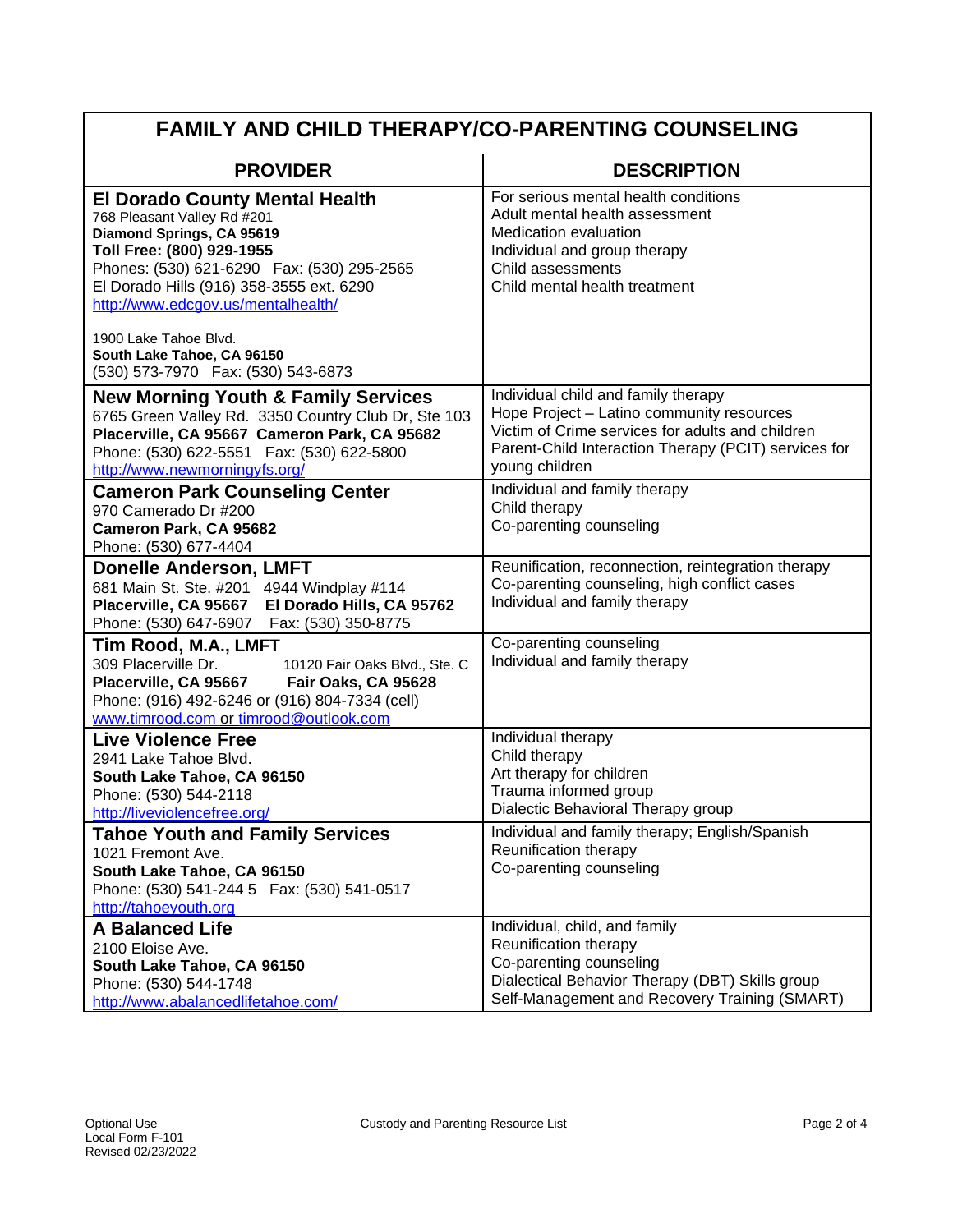| <b>SUPERVISED VISITATION</b>                                                                                                                                                                                                                           |                                                                                                      |  |
|--------------------------------------------------------------------------------------------------------------------------------------------------------------------------------------------------------------------------------------------------------|------------------------------------------------------------------------------------------------------|--|
| <b>PROVIDER</b>                                                                                                                                                                                                                                        | <b>DESCRIPTION</b>                                                                                   |  |
| <b>Parenting Time, Inc.</b><br>5465 Merchant Circle, Suite 5<br>Placerville, CA 95667<br>Phone: (530) 350-4052<br>www.parentingtimeinc.org                                                                                                             | Professional supervised visitation<br>Safe exchanges<br>Fee for service                              |  |
| ptedintake@gmail.com                                                                                                                                                                                                                                   |                                                                                                      |  |
| <b>Child Connect</b><br>3520 Carson Rd<br>Placerville, CA 95667<br>Phone: (530) 622-2252                                                                                                                                                               | Non-professional supervised visitation<br>Group setting<br>Low cost services<br>Sundays only         |  |
| <b>Family Time Visitation Center</b><br>3300 Coach Lane #B7<br>Cameron Park, CA 95682<br>Phone: (530) 748-6773<br>www.familytimevisitationcenter.com<br>familytimevisitationcenter@gmail.com                                                           | Professional supervised visitation<br>Supervised exchanges<br>Onsite and offsite<br>Fee for service  |  |
| <b>Family Visitation Network</b><br>681 Main St. Ste. #201<br>5000 Windplay #2<br>Placerville, CA 95667<br>El Dorado Hills, CA 95762<br>Fax: (530) 350-8775<br>Phone: (530) 647-6907<br>donellea@comcast.net or<br>donelle@familyvisitationnetwork.com | Supervised visitation<br>Supervised exchanges<br>Fee for service                                     |  |
| <b>Live Violence Free</b><br>2941 Lake Tahoe Blvd.<br>South Lake Tahoe, CA 96150<br>Phone: (530) 544-2118<br>http://liveviolencefree.org/                                                                                                              | Professional supervised visitation<br>Parent to Parent Program/free service for eligible<br>families |  |
| <b>Parenting Time and Safe Exchange</b><br>6125 King Rd #202<br>Loomis, CA 95650<br>Phone: (916) 788.1838<br>www.parentingtimeca.org<br>parentingtimeca@gmail.com                                                                                      | Professional supervised visitation<br>Safe exchanges                                                 |  |
| <b>Shaquila Bullard Supervised Visitation</b><br>2740 Fulton Ave Ste 124<br>Sacramento, CA 95821<br>Phone: 661.718.7699<br>www.myvisitations.com<br>bullardshaquila@yahoo.com                                                                          | On Site and Off-Site Supervised Visitation<br><b>Phone Monitoring</b><br><b>Monitored Exchanges</b>  |  |

| <b>DOMESTIC VIOLENCE SERVICES</b>                      |                                              |  |
|--------------------------------------------------------|----------------------------------------------|--|
| <b>PROVIDER</b>                                        | <b>DESCRIPTION</b>                           |  |
| The Center for Violence Free Relationships             | Legal advocacy and services                  |  |
| 344 Placerville Dr #11                                 | Confidential shelter and housing assistance  |  |
| Placerville, CA 95667                                  | Individual case management                   |  |
| Phone: (530) 626-1450 or (916) 939-4464                | Support group                                |  |
| Crisis Line: (530) 626-1131 or (916) 939-6616/24 hours | Batterers Intervention and Anger Management  |  |
| http://thecenternow.org/                               | Programs                                     |  |
|                                                        | Second Generation Program - for children and |  |
|                                                        | parents                                      |  |